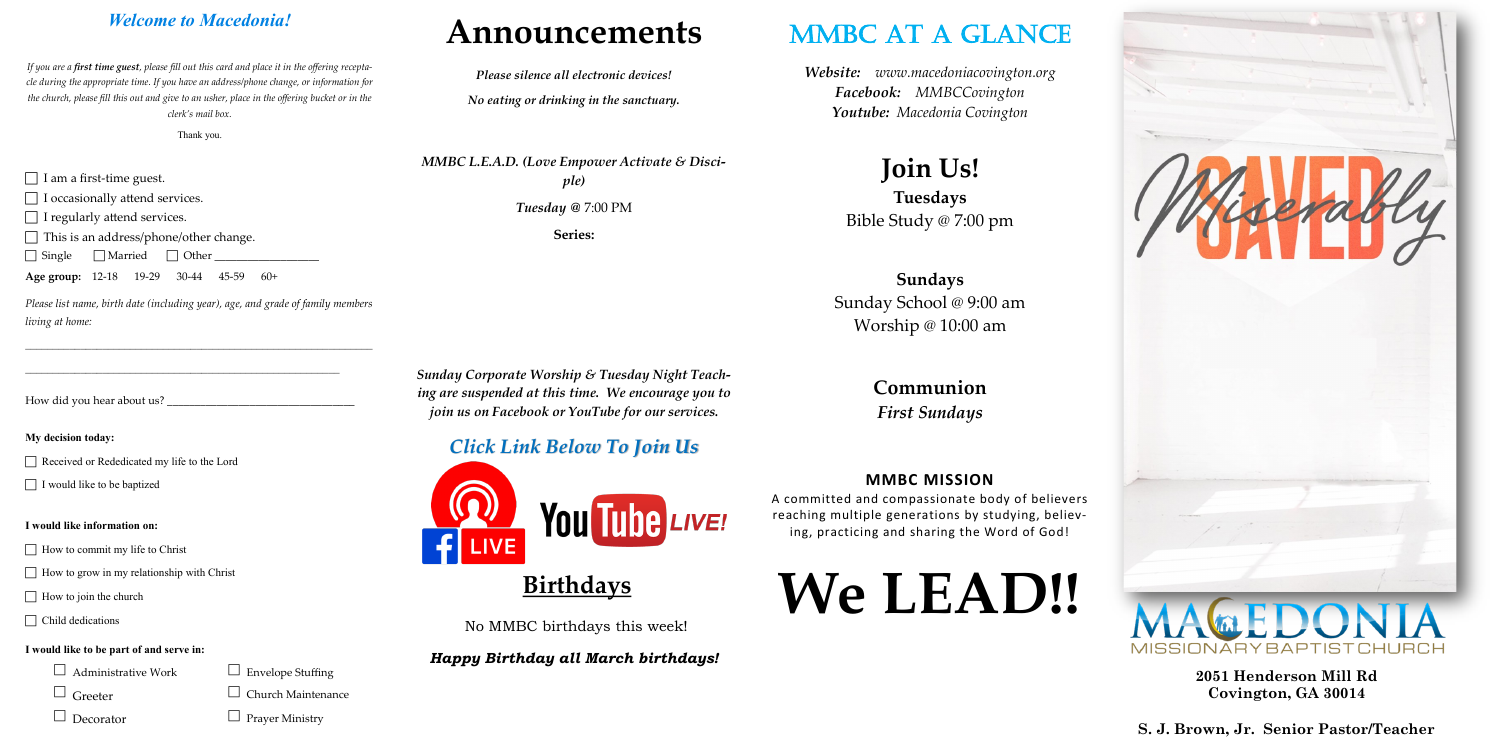Worship Experience

Praise & Worship / Devotion

Call To Worship

Apostles Creed

*Corporate Prayer*

*Congregational Hymn*

Announcements / Pastoral Concerns

Meet & Greet

Worship in Giving

Songs of Praise

A walk in the Word

Call to Salvation / Discipleship

Benediction

# **Congregational Hymn**

### **Don't Forget The Family Prayer**

Don't forget the family prayer Jesus going to meet you there When we gather round the altar Don't forget the family prayer

# **Sermon Notes**

Series Title: \_\_\_\_\_\_\_\_\_\_\_\_\_\_\_\_\_\_\_\_\_\_\_\_\_ Sermon Title: Speaker: **Key Points** \_\_\_\_\_\_\_\_\_\_\_\_\_\_\_\_\_\_\_\_\_\_\_\_\_\_\_\_\_\_\_\_\_\_\_\_\_\_\_\_\_\_\_\_\_\_\_\_\_\_\_\_\_\_ \_\_\_\_\_\_\_\_\_\_\_\_\_\_\_\_\_\_\_\_\_\_\_\_\_\_\_\_\_\_\_\_\_\_\_\_\_\_\_\_\_\_\_\_\_\_\_\_\_\_\_\_\_\_ \_\_\_\_\_\_\_\_\_\_\_\_\_\_\_\_\_\_\_\_\_\_\_\_\_\_\_\_\_\_\_\_\_\_\_\_\_\_\_\_\_\_\_\_\_\_\_\_\_\_\_\_\_\_ \_\_\_\_\_\_\_\_\_\_\_\_\_\_\_\_\_\_\_\_\_\_\_\_\_\_\_\_\_\_\_\_\_\_\_\_\_\_\_\_\_\_\_\_\_\_\_\_\_\_\_\_\_\_ \_\_\_\_\_\_\_\_\_\_\_\_\_\_\_\_\_\_\_\_\_\_\_\_\_\_\_\_\_\_\_\_\_\_\_\_\_\_\_\_\_\_\_\_\_\_\_\_\_\_\_\_\_\_ \_\_\_\_\_\_\_\_\_\_\_\_\_\_\_\_\_\_\_\_\_\_\_\_\_\_\_\_\_\_\_\_\_\_\_\_\_\_\_\_\_\_\_\_\_\_\_\_\_\_\_\_\_\_ Thoughts to Remember \_\_\_\_\_\_\_\_\_\_\_\_\_\_\_\_\_\_\_\_\_\_\_\_\_\_\_\_\_\_\_\_\_\_\_\_\_\_\_\_\_\_\_\_\_\_\_\_\_\_\_\_\_\_ \_\_\_\_\_\_\_\_\_\_\_\_\_\_\_\_\_\_\_\_\_\_\_\_\_\_\_\_\_\_\_\_\_\_\_\_\_\_\_\_\_\_\_\_\_\_\_\_\_\_\_\_\_\_ \_\_\_\_\_\_\_\_\_\_\_\_\_\_\_\_\_\_\_\_\_\_\_\_\_\_\_\_\_\_\_\_\_\_\_\_\_\_\_\_\_\_\_\_\_\_\_\_\_\_\_\_\_\_

| <b>Date</b> |   |                     |  |  |      |  |                              |  |
|-------------|---|---------------------|--|--|------|--|------------------------------|--|
| Name        |   |                     |  |  |      |  |                              |  |
| Phone       |   |                     |  |  |      |  |                              |  |
| Email       |   |                     |  |  |      |  |                              |  |
|             | Ш |                     |  |  |      |  | Prayer Request Praise Report |  |
| Information |   |                     |  |  |      |  |                              |  |
|             |   |                     |  |  |      |  |                              |  |
|             |   |                     |  |  |      |  |                              |  |
|             |   |                     |  |  |      |  |                              |  |
|             |   |                     |  |  |      |  |                              |  |
|             |   |                     |  |  |      |  |                              |  |
|             |   |                     |  |  |      |  |                              |  |
|             |   |                     |  |  |      |  |                              |  |
|             |   |                     |  |  |      |  |                              |  |
|             |   |                     |  |  |      |  |                              |  |
|             |   |                     |  |  |      |  |                              |  |
|             |   |                     |  |  |      |  |                              |  |
|             |   | $\Box$ Confidential |  |  | n di |  | Share with church            |  |
|             |   |                     |  |  |      |  |                              |  |

Your word I have hidden in my heart, That I might not sin against You. Psalms 119:11

### **Apostles Creed**

I believe in God, the Father Almighty, Creator of heaven and earth; and in Jesus Christ, His only Son, our Lord; Who was conceived by the Holy Ghost, born of the Virgin Mary, suffered under Pontius Pilate, was crucified, died, and was buried. He descended into hell; the third day He arose again from the dead. He ascended into heaven, and sits at the right hand of God, the Father Almighty; from thence He shall come to judge the living and the dead. I believe in the Holy Ghost, the local and universal church, the communion of Saints, the forgiveness of sins, the resurrection of the body and life everlasting. Amen.

### **Prayer Requests & Praise Report**

#### **Good morning,**

We welcome you to worship today at the Macedonia. We invite to join us in worship and praise. Please take the opportunity to share the triumphs and allow us to intercede with you.

*Please detach and place in offering container.*